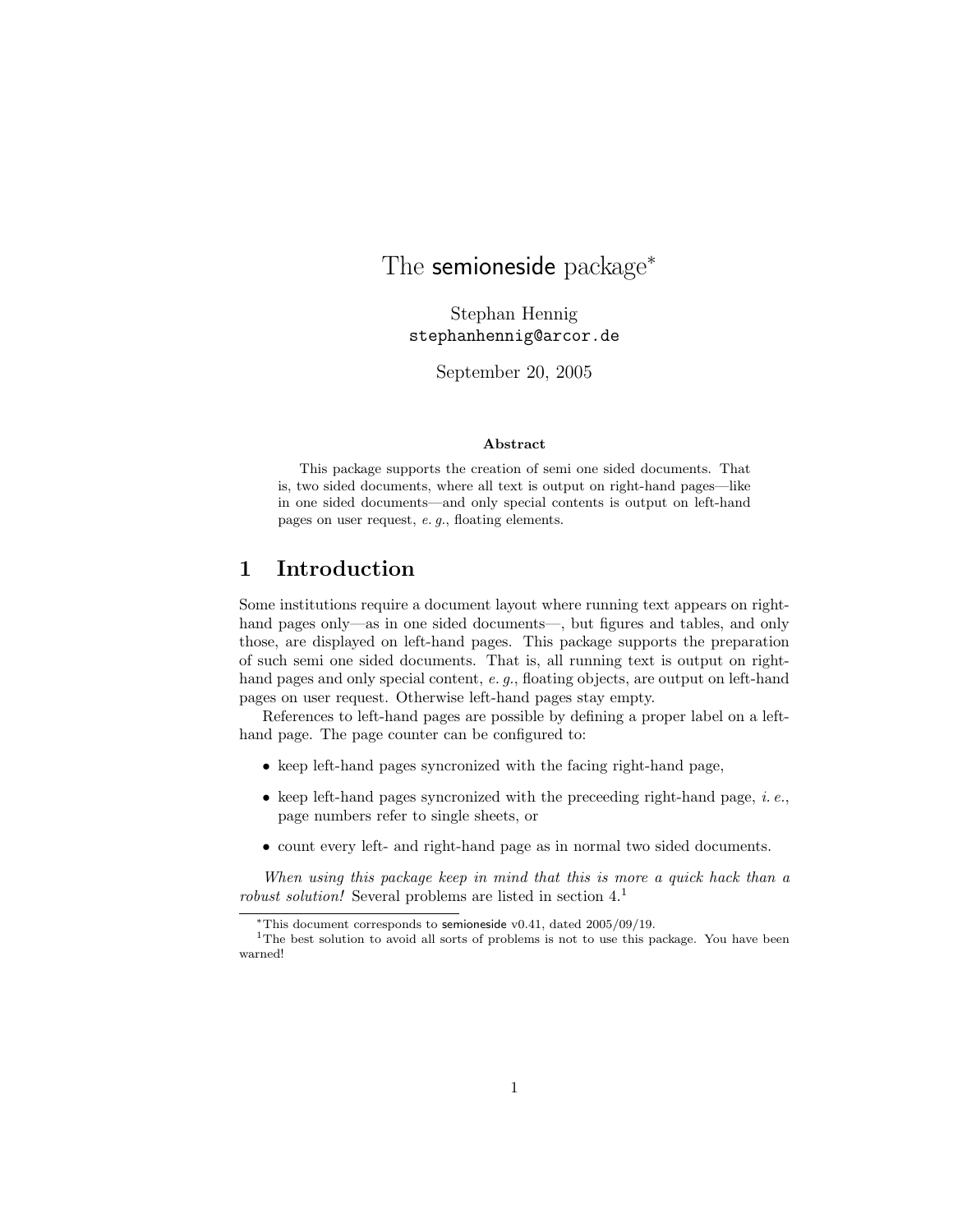#### 2 How It Works

Before describing the usage of the semioneside package lets have a look at how it works behind the scenes.

The functionality of the semioneside package is based on the \afterpage macro from the afterpage package. What happens after a page break is essentially this:

1. Since the current page break happend to occur at the end of a right-hand page—remember that the first page of a document is a right-hand page—, a new left-hand page begins. Now the afterpage package calls the working macro \semioneside@skipleftpage which in turn calls these macros:

\leftpagecontrolstart \leftpagecontent \leftpagecontrolend \clearpage \rightpagecontrolstart

- 2. The \clearpage command in the macro sequence above finishes the lefthand page and so macro \rightpagecontrolstart is called at the beginning of a new right-hand page.
- 3. Now, everything is ready to continue running text from the last right-hand page. At the next page break again afterpage calls \semioneside@skipleftpage and steps 1 to 3 are repeated.

The complete procedure is illustrated in Figure 1.

### 3 Usage

As can be seen, four macros are called during type setting left- and right-hand \leftpagecontent pages. Macro \leftpagecontent is the main user macro. It contains the stuff that shall be output on the next left-hand page and can be modified via \renewcommand. If you want to have a figure on a left-hand page you should pass the whole figure environment including caption and label to \leftpagecontent (see the example code in file example.tex).

\leftpagecontrolstart The remaining three macros \leftpagecontrolstart, \leftpagecontrolend \leftpagecontrolend and \rightpagecontrolstart are hooks and can be used to adjust page num- \rightpagecontrolstart bering, the page style of left-hand pages etc. By default \leftpagecontrolstart calls \thispagestyle{empty}, macro \leftpagecontrolend is empty and macro \rightpagecontrolstart decreases the page counter by one. That is, left-hand pages have no head and foot line and the page number equals that of the facing right-hand page. Note, the page counter is not adjusted on a left-hand page, but on the following right-hand page.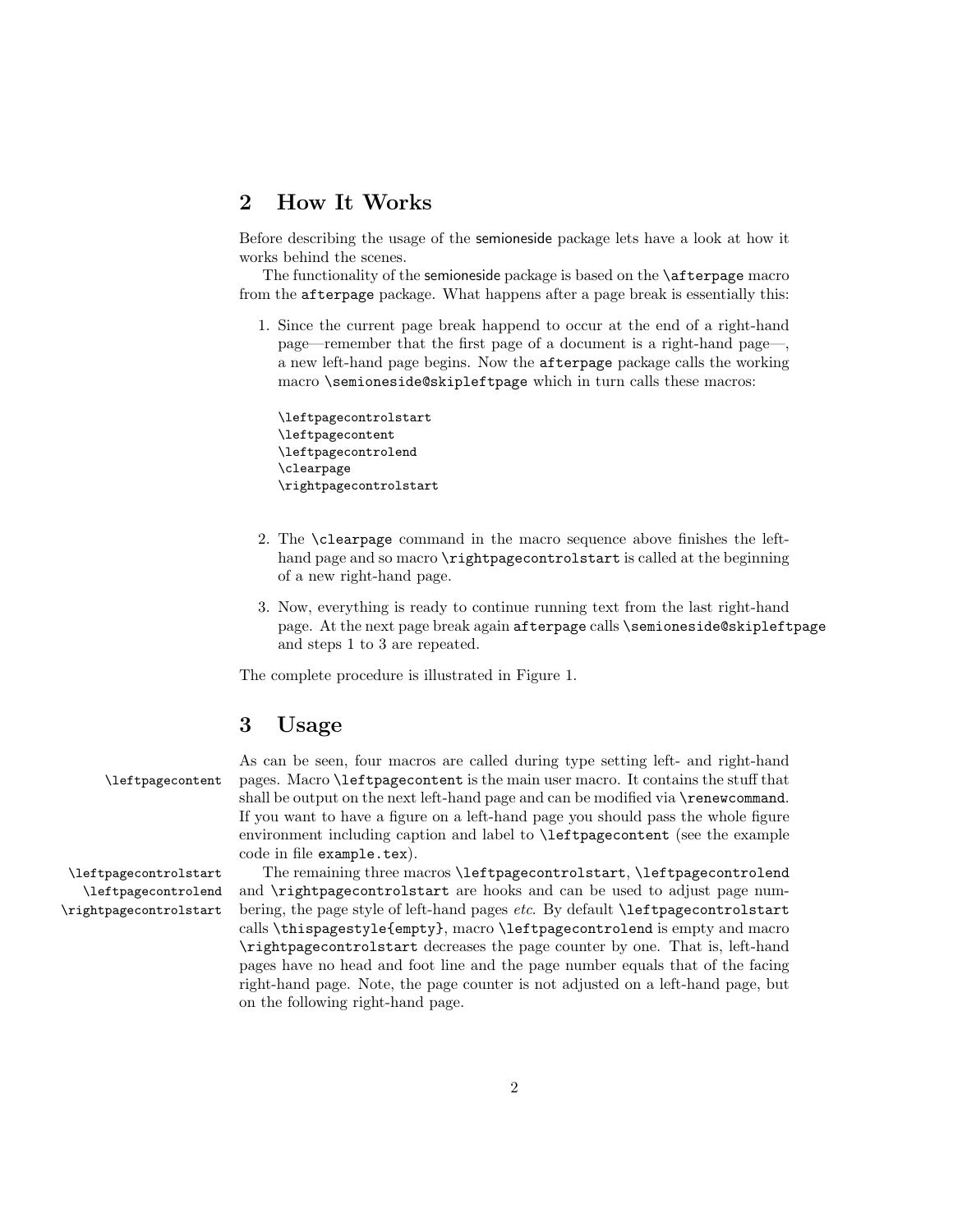

Figure 1: How the semioneside package intercepts page breaks.

Issuing the following macro sequence in the document preamble results in a layout where left-hand pages have the same page number as the preceeding righthand page, *i.e.*, page numbers refer to sheets. Additionally page numbers are shown on left-hand pages:

```
\renewcommand*{\leftpagecontrolstart}{%
  \pagestyle{plain}%
  \addtocounter{page}{-1}%
}
\renewcommand*{\leftpagecontrolend}{}
\renewcommand*{\rightpagecontrolstart}{}
```
\semionesideoff There are two more user macros, \semionesideoff and \semionesideon, \semionesideon which can be used to turn semi one sided layout off and on manually in the document. You might have to insert an empty page manually before \semionesideon to keep left- and right-hand pages syncronized. By default, semi one sided layout is activated.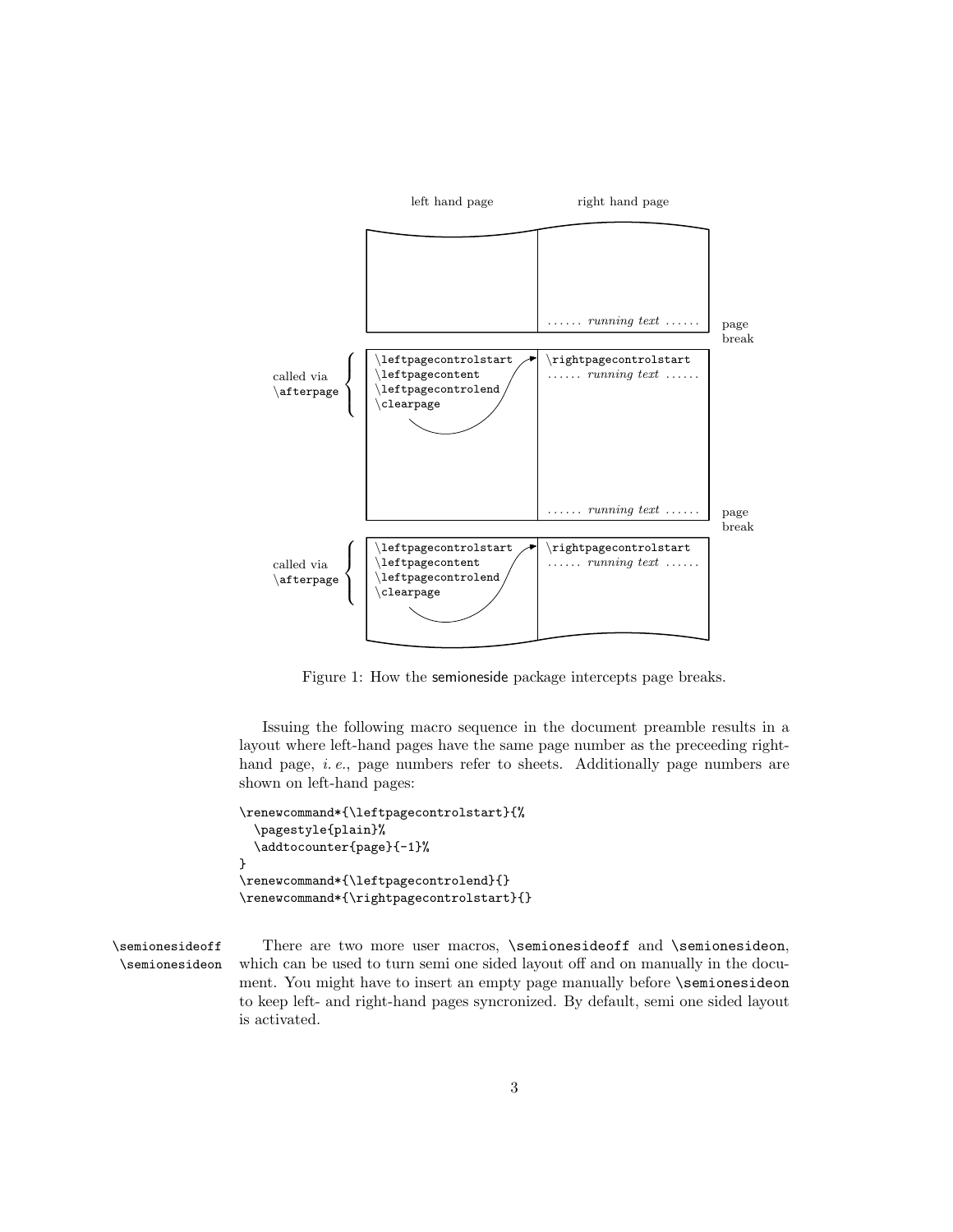### 4 Known Problems

Since this package is everything but a robust solution, there are some issues you have to take care of:

- 1. Contents that shall be output on a left-hand page has to be declared on the preceeding right-hand page. Since there is only a narrow window of approx. one page to declare left-hand page contents, it is recommended to finish running text first and only deal with left-hand page contents when page breaks of the document are stable.
- 2. Paragraphs longer than one page can cause the whole mechanism to get outof-sync. This seems to be due to TEX's page breaking mechanism. When a paragraph breaks across several pages the \afterpage command is not executed at a page break (at least not reliably) and all gets mixed up. Beware of too long paragraphs!
- 3. When using document class book a blank page seems to be inserted before the first \chapter or \maketitle command. A workaround is to call macro \semionesideoff directly after loading the package in the document preamble and call macro \semionesideon manually after \maketitle or the first \chapter command. See also the next issue.
- 4. A similar problem was reported with the memoir class and \part command, which inserts two empty pages instead of only one. A workaround was to copy memoir's definition of \part and remove a \newpage call there. In case you call this dirty hacking, you have been warned before.
- 5. When switching semi one sided layout on and off manually in the document pages can get out-of-sync. To avoid this, try to add a \clearpage or \cleardoublepage command before \semionesideon. If pages are still out-of- sync try to add the following macro sequence:

```
\clear(double)page
\leftpagecontrolstart\null\leftpagecontrolend
\clearpage
\rightpagecontrolstart
```
6. At the end of the document one or two empty pages may be appended. To get rid of those just call \semionesideoff before \end{document}.

I'm sure there are a lot more problems one can run into. In case you can't solve them by hand, try to set your document without the semioneside package and present this to your editor or boss for approval.<sup>2</sup> Since figures on left-hand pages were originally meant as a help when preparing manuscripts on type writers, there is no real benefit in it in digital document preparation.

<sup>2</sup>Don't tell them the rules are bad. Just asking if the document is ok, might be the better way.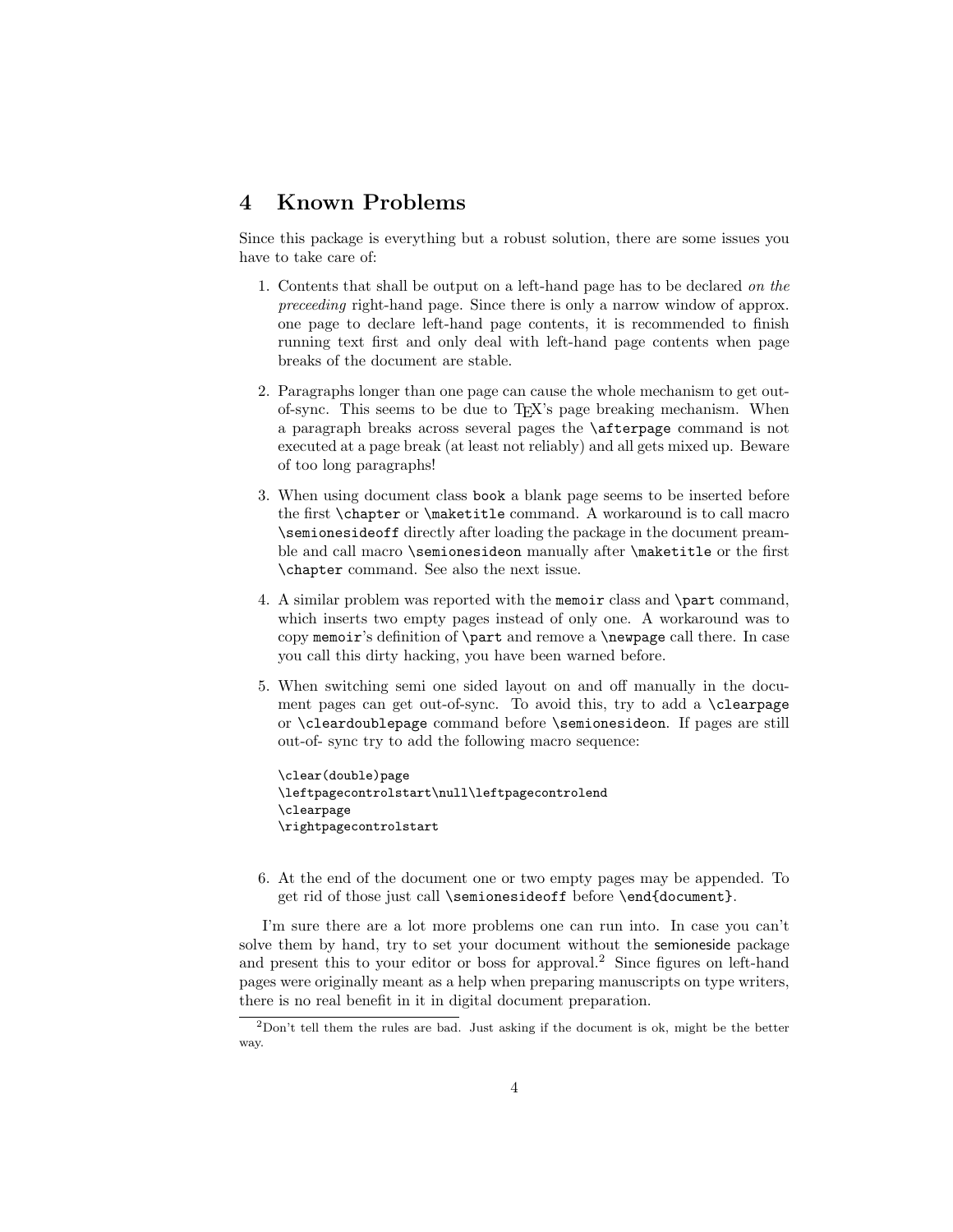#### 5 Tips & Tricks

Symmetric and asymmetric type area This package works with the standard classes article, report and book. The article class leads to a symmetric layout. You can get a symmetric layout with the report or book classes, too, by calling them with the oneside document class option (see issue 3 in section 4). Omitting this option unfortunately leads to an alternating type area on right-hand pages. (I don't know why.) In case you need an asymmetric layout with the book class have a look at the asymmetric option of the geometry package.

#### 6 Bugs and Development

As mentioned before, this package is no perfect solution to the problem it tries to solve, but rather a quick shot. Since I don't think I can improve on it much, I would appreciate if someone would take over development or rewrite this package from scratch to make the code more robust.

Anyway, if you find bugs (and hopefully workarounds) feel free to contact me at stephanhennig@arcor.de. I'll try to list them in the Known Problems section at least.

¡\*package¿

#### 7 Implementation

Make sure the afterpage package is loaded.

```
1 \RequirePackage{afterpage}
```

```
\leftpagecontent Define a macro that stores the contents that shall be output on a left-hand page.
                        2 \newcommand*{\leftpagecontent}{}
\leftpagecontrolstart Define a macro that may contain control statements that are executed at the
```

```
beginning of left-hand pages before \leftpagecontent. Default is to make the
left-hand page style empty here.
```

```
3 \newcommand*{\leftpagecontrolstart}{%
4 \thispagestyle{empty}%
5 }
```
\leftpagecontrolend Define a macro that may contain control statements that are executed at the end of left-hand pages after \leftpagecontent. By default, it is empty.

```
6 \newcommand*{\leftpagecontrolend}{}
```
\rightpagecontrolstart Define a macro that may contain control statements that are executed at the beginning of right-hand pages before the running text continues. By default, the page counter is decreased by one here.

```
7 \newcommand*{\rightpagecontrolstart}{%
8 \addtocounter{page}{-1}%
9 }
```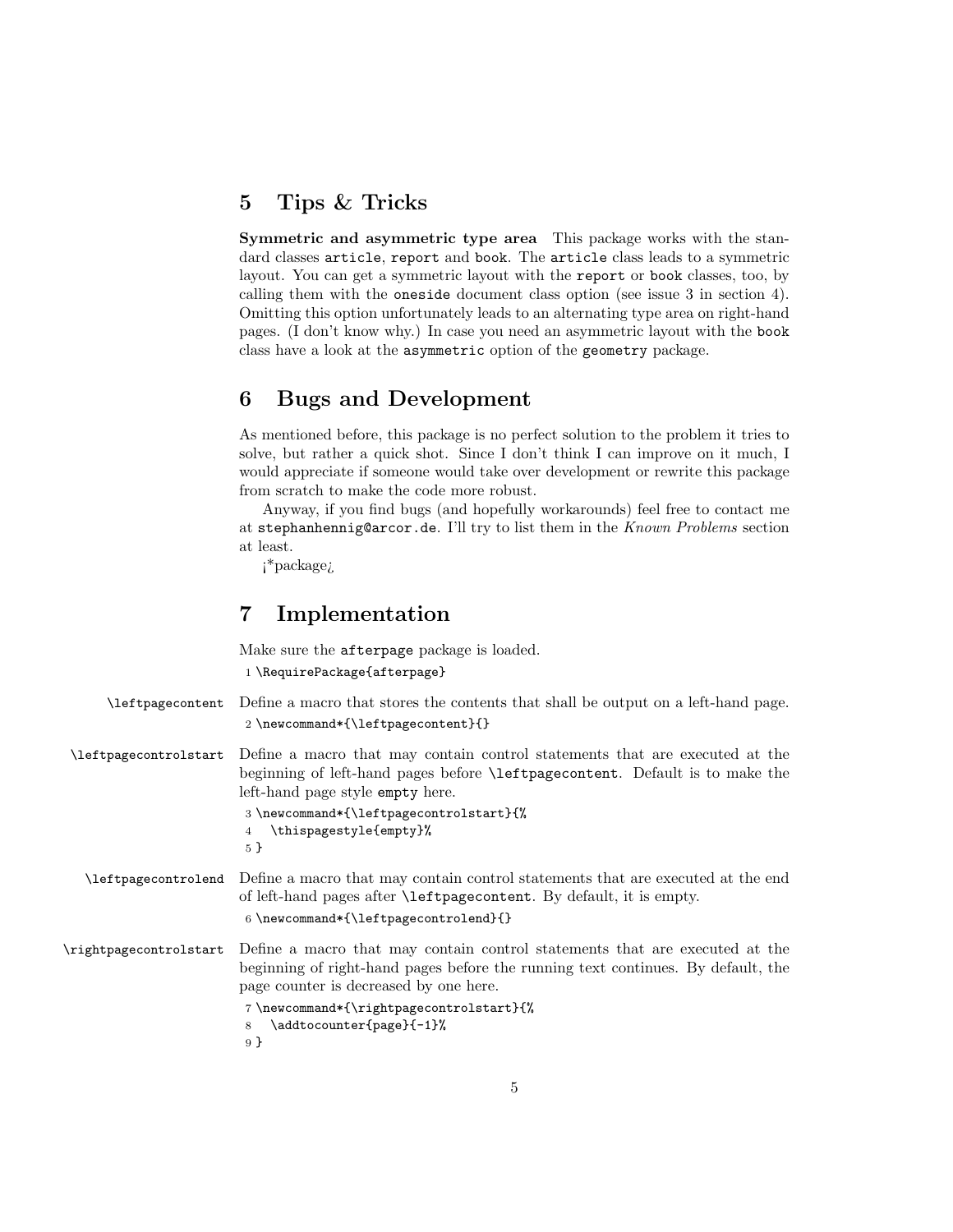|                                 | $\setminus$ semioneside@longempty Define a long <i>empty</i> macro which is used in a test (see $\setminus$ ifx below).<br>10 \newcommand*{\semioneside@longempty}{}                                                                                                                                                                                                                                                                                                                                          |  |
|---------------------------------|---------------------------------------------------------------------------------------------------------------------------------------------------------------------------------------------------------------------------------------------------------------------------------------------------------------------------------------------------------------------------------------------------------------------------------------------------------------------------------------------------------------|--|
| \semioneside@skipleftpage       | This is the working macro. It calls itself recursively via <b>\afterpage</b> . The recursion<br>can be started by issuing the command <i>semionesideon</i> . In fact, this is already<br>done when the package is loaded.<br>11\newcommand*{\semioneside@skipleftpage}{}                                                                                                                                                                                                                                      |  |
| emioneside@skipleftpagetemplate | Define a template for the working macro \semioneside@skipleftpage. This is<br>used in \semionesideon.                                                                                                                                                                                                                                                                                                                                                                                                         |  |
|                                 | 12\newcommand*{\semioneside@skipleftpagetemplate}{%<br>\ifx\leftpagecontent\empty%<br>13<br>\let\leftpagecontent\null%<br>14<br>\fi%<br>15<br>\ifx\leftpagecontent\semioneside@longempty%<br>16<br>\let\leftpagecontent\null%<br>17<br>\fi%<br>18<br>\leftpagecontrolstart%<br>19<br>\leftpagecontent%<br>20<br>\leftpagecontrolend%<br>21<br>\clearpage%<br>22<br>\rightpagecontrolstart%<br>23<br>\afterpage{\semioneside@skipleftpage}%<br>24<br>\global\let\leftpagecontent\empty%<br>$\bf 25$<br>$26 \}$ |  |
| \semionesideon                  | Define a macro to activate semi one sided layout.                                                                                                                                                                                                                                                                                                                                                                                                                                                             |  |
|                                 | 27\newcommand*{\semionesideon}{%<br>\global\let\semioneside@skipleftpage\semioneside@skipleftpagetemplate%<br>28<br>\afterpage{\semioneside@skipleftpage}%<br>29<br>30 <sup>3</sup>                                                                                                                                                                                                                                                                                                                           |  |
| \semionesideoff                 | Define a macro to deactivate semi one sided layout.<br>31 \newcommand*{\semionesideoff}{%<br>\global\let\semioneside@skipleftpage\empty%<br>32<br>\global\let\leftpagecontent\empty%<br>33<br>$34$ }                                                                                                                                                                                                                                                                                                          |  |
|                                 | Switch on semi one sided layout.                                                                                                                                                                                                                                                                                                                                                                                                                                                                              |  |
|                                 | 35 \semionesideon                                                                                                                                                                                                                                                                                                                                                                                                                                                                                             |  |
|                                 | $i$ /package <sub><math>i</math></sub>                                                                                                                                                                                                                                                                                                                                                                                                                                                                        |  |

# Change History

v0.4

revised documentation . . . . . . 1

General: .dtx package version with